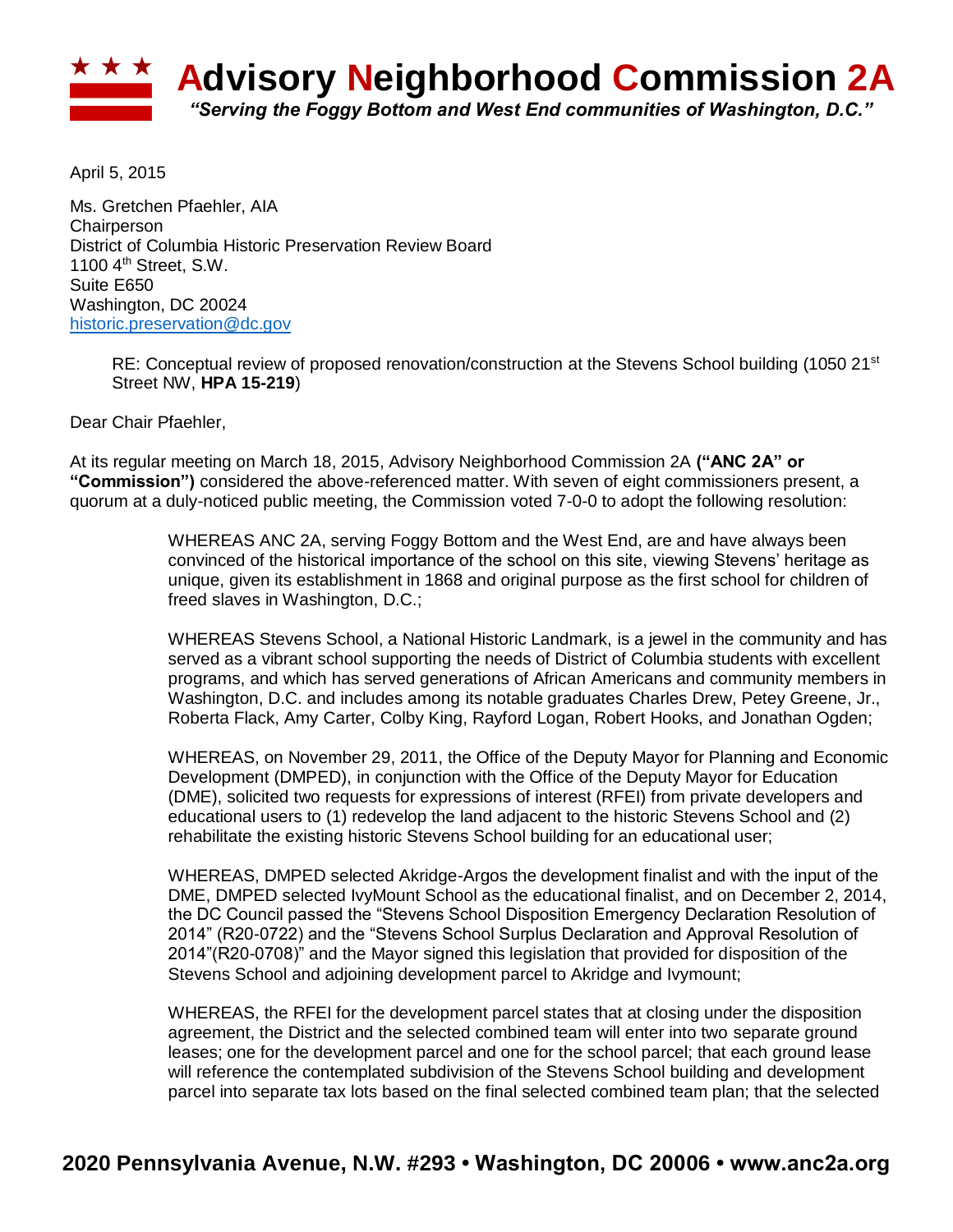## **ADVISORY Neighborhood Commission 2A** *"Serving the Foggy Bottom and West End communities of Washington, D.C."*

development team respondent shall eventually have the option to purchase fee simple title to the development parcel but that this option may be exercised at any time after substantial completion of the entire project (which will include the rehabilitation of the school parcel); and the legislation passed by the D.C. Council and signed by the Mayor, incorporated these RFEI "rehabilitation" requirements for the Stevens School on the developer team for disposition of the development parcel to Akridge;

WHEREAS, the RFEI for the educational use of Stevens School states that the District and selected educational-use team respondent will enter into a ground lease for the school parcel; and the legislation passed by the D.C. Council and signed by the Mayor, effecting this ground lease of the Stevens School building and any space related to its use provided for a ground lease for a 25 year term and will have no purchase option;

WHEREAS, the RFEIs stated that the selected development team will share the costs of rehabilitating the historic Stevens School building with the selected educational-use team;

WHEREAS, the RFEIs and also stated that the Stevens School exterior renovation would be of the "highest quality" and that the District of Columbia would "leverage this development to benefit the citizens of the District of Columbia" and that the development team would be required to renovate the Stevens School so it would be a "long term investment" for the District of Columbia;

WHEREAS the RFEI for the development team requires developing the entire parcel adjoining the Stevens School to be in compliance with applicable zoning laws and regulations and notes that the Zoning Commission may approve a maximum height of 110 feet (height, in this case, is limited under the Height Act of 1910 to 20 feet higher than the width of the adjacent street with both L and 21st Streets, NW at 90 feet in width). In addition, the Development Parcel is located within the New Downtown Transfer of Development Rights (TDR) Receiving Zone; with the purchase of TDR density, a density of 9.0 FAR can be achieved by‐right in a building permitted to be 110 foot tall under the Height Act.

WHEREAS the RFEIs noted the importance of community & stakeholder benefits and outreach and that the District is committed to maximizing community benefits for its residents and expects respondents to consider and incorporate stakeholder and community preferences into their projects, to the extent practical. In view of this commitment, respondents have presented: a detailed description of the activities and strategies completed to date that demonstrate the respondent's efforts to work with the local community and stakeholders to ensure their meaningful involvement in the submitted response; and a detailed description of the post‐award approach and strategies to working with the local community and stakeholders to ensure their meaningful involvement in the development process.

WHEREAS the almost 150 year old Stevens School is in need of substantial rehabilitation and the RFEI obligates the selected team to preserve the structural soundness and historic integrity of the Stevens School, ANC 2A believes the needed rehabilitation should include but not necessarily be limited to the following rehabilitation elements:

- Replacement of all exterior windows;
- Replacement of the Stevens School roof; and